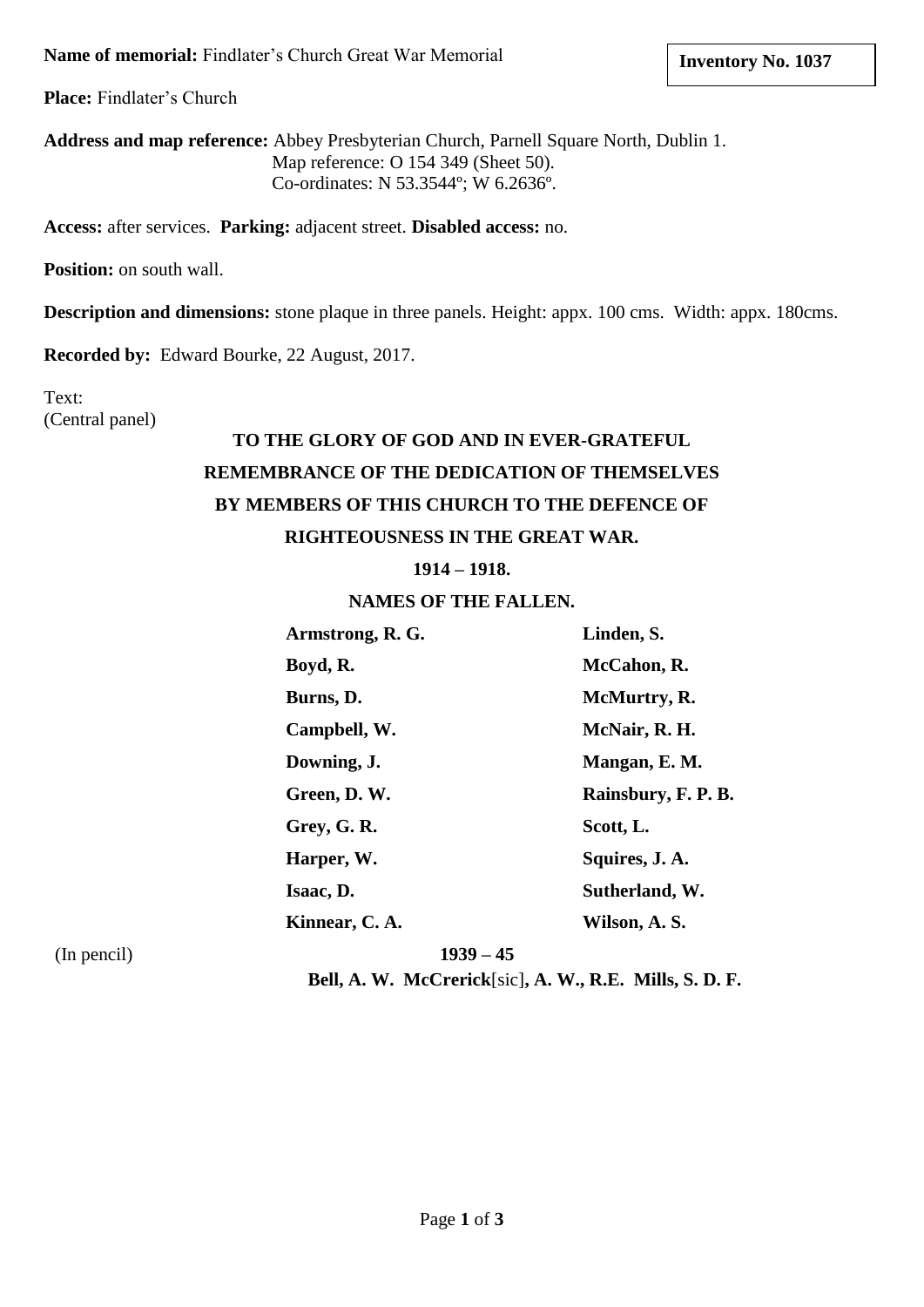**(Right panel)**

| <b>SERVED</b>      | <b>SERVED</b>        |
|--------------------|----------------------|
| Anderson, J.       | Eustace, W. N., M.D. |
| Bell, J.           | Foggo, J.            |
| Bell, R.           | Foggo, R.            |
| Bell. J.           | Foggo, W.            |
| Blyth, R.          | Gilmour, C. R.       |
| Burns, H.          | Gilchrist, J.        |
| Burns, J. W.       | Gordon, A.S.         |
| Campbell, A. W.    | Gourlie, G.          |
| Campbell, D.       | Henderson, V.        |
| Carson, R.         | Hewitt, J. O'N.      |
| Cook, J. I.        | Hogg, J. A. V.       |
| Corbett, H. J.     | Howe, E.             |
| Corbett, S. G.     | Howis, J.            |
| Cormack, E. E.     | Johnston, D. P.      |
| Cormack, D. J.     | Johnston, S.         |
| Cormack, H. S. T.  | Kerr, T. J.          |
| Cormack., A. F. P. | Kirkland, G.C.       |
| Cree, R. E.        | Laird, A.            |
| Crowe, G.D.        | Lee, R.              |
| Crowe, J.C.        | Lyon, J. A.          |
| Cumming, J. C.     | Lyons, J.V.B.        |
| Cunningham, J. P.  | Lyons, M.            |
| Docherty, H.K.     | McAdam, T. A.        |
| Duncan, A.         | McAulay, H.          |
| Dunwoody, W.O.     | McCleery, W.         |
| Eakin, N.          | McCleery, H.         |
| Eakin, R.          | McCleery, R. J.      |
| Earnshaw, F.       | McMurtry, J. H.      |
| Earnshaw, W.V.     | McNair, C. J.        |
| Erwin, J.          | McNair, A. T.        |
|                    | Miller, R.           |
| MacAlister, J.D.   | Smith, A.            |
| Manby, J.          | Smith, J.            |
| Marshall, A.       | Squires, P.          |
| Meikle, A.         | Stewart, H. R.       |
| Metchette, F.      | Strachan, A. H.      |
| Miller, J.         | Taylor, R.           |
| Miller, W. R.      | Thompson, G.         |
| Moore, F. M.       | Thompson, R. M.      |
| Morrison, J.       | Todd, W.P.           |
| Mulligan, R.       | Warner, A.           |
| Neill, R. G.       | Watt, H. F.          |
| Osborne, W. H.     | Whyte, M.            |
|                    |                      |